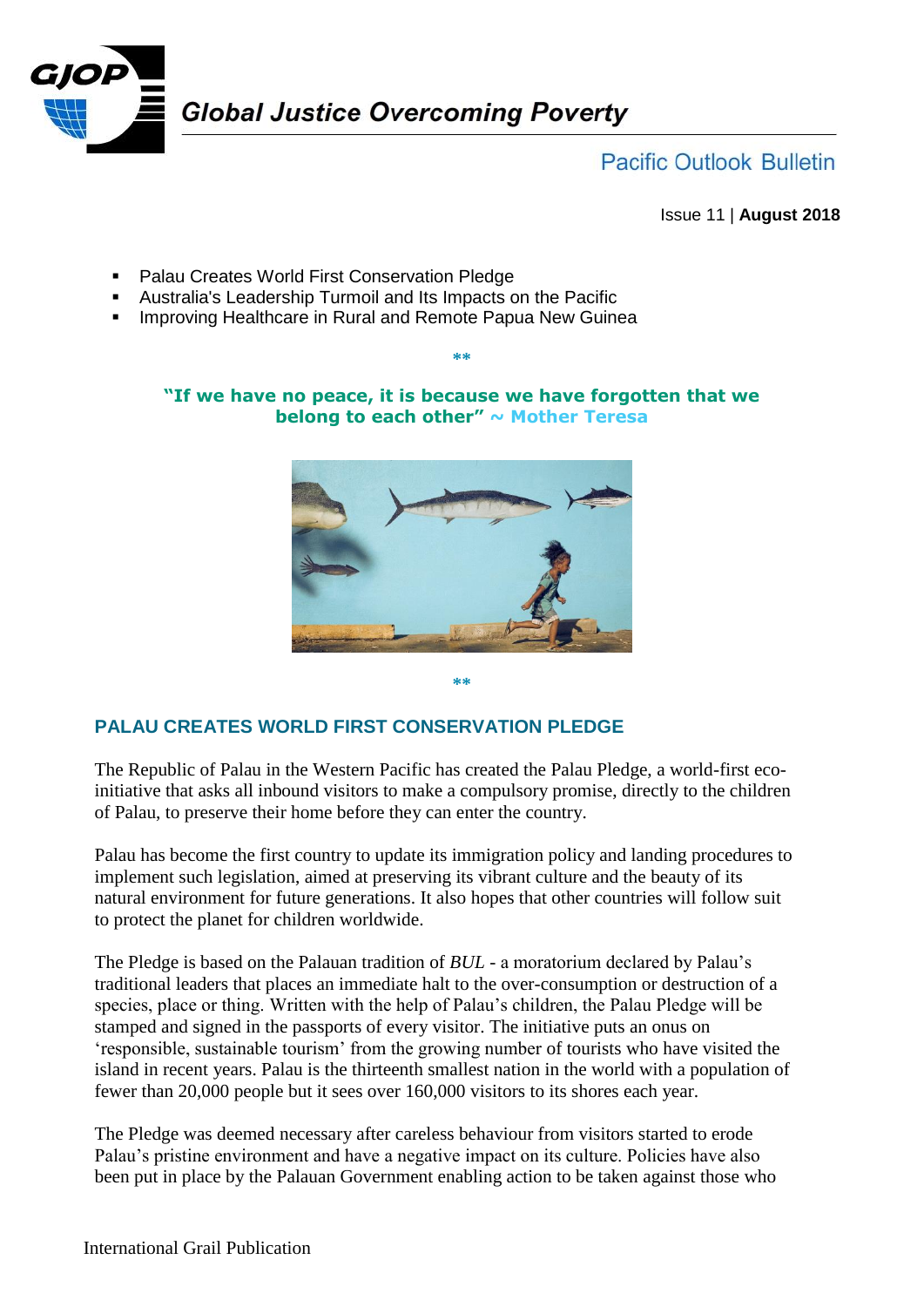break the conditions of the Pledge, with fines of up to \$1 million USD for offences committed.

The pioneering project draws attention to the ecological challenges related to tourism, with the future of the Palauan children in mind. It further seeks to change the damaging impact of human activity on the local ecosystem, especially as the number of visitors to the island continues to rise.

"It is our responsibility to show our guests how to respect Palau, just as it is their duty to uphold the signed pledge when visiting," said President of Palau, Tommy E. Remengesau Jr.

In June, then Foreign Minister Julie Bishop presented a donation of US\$60,000 on behalf of the Australian Government to Palau's Minister of State Faustina Rehuher-Marugg in support of the Pledge. Palau has a long history of world-firsts in conservation. It was the first country to create a shark sanctuary in its national waters, it was the first to ban the destructive practice of bottom trawling, and in 2015, its leadership created the Palau National Marine Sanctuary: the largest fully-protected, no-take zone in the world.

Sources: *[Palau Pledge Press Release](https://palaupledge.com/media/) | [Australia's FM Julie Bishop presents US\\$60,000 for Palau Pledge](https://www.pacificnote.com/single-post/2018/06/04/Australias-FM-Julie-Bishop-presents-US60000-to-Palau-Pledge-Initiative)  [Initiative,](https://www.pacificnote.com/single-post/2018/06/04/Australias-FM-Julie-Bishop-presents-US60000-to-Palau-Pledge-Initiative) Pacific Note, Bernadette H. Carreon, 4 June 2018 | Edits by Kendall Benton-Collins.*

#### **\*\***

## **AUSTRALIA'S LEADERSHIP TURMOIL AND ITS IMPACT ON THE PACIFIC**

*A new round of turmoil within Australia's political landscape has resulted in Scott Morrison recently becoming the fifth Prime Minister in five years! Australian Research Council Future Fellow at Griffith University, Susan Harris Rimmer, discusses how this change in leadership, coupled with Julie Bishop's departure from Foreign Affairs, may affect the South Pacific region.*

With all the recent focus on new Prime Minister Scott Morrison's domestic challenges, less attention has been paid to the international impact of the leadership change and any new directions for Australian foreign policy. Morrison's foreign policy credentials are slim and his interest in foreign policy is low, not rating even a mention in his first [speech](https://www.afr.com/news/transcript-of-new-prime-minister-scott-morrisons-first-press-conference-20180824-h14h1a) to the nation as PM.

As immigration minister, Morrison presided over the ["stop the boats"](https://www.nytimes.com/2015/09/03/opinion/australias-brutal-treatment-of-migrants.html) policy that was so unpopular with Australia's neighbours and negotiated the disastrous and expensive [Cambodia](http://www.kaldorcentre.unsw.edu.au/sites/default/files/Factsheet_Cambodia-agreement_0117.pdf)  [asylum deal.](http://www.kaldorcentre.unsw.edu.au/sites/default/files/Factsheet_Cambodia-agreement_0117.pdf) He may also be perceived by Muslim-majority nations as unfriendly to Muslims after the 2011 shadow cabinet leak that he urged [his party](https://www.smh.com.au/national/morrison-sees-votes-in-anti-muslim-strategy-20110216-1awmo.html) to capitalise on the electorate's growing concerns about immigration and Muslims in Australia.

In many ways, Morrison's foreign policy positions are unlikely to be different from Malcolm Turnbull's. He will likely be perceived as friendly to the US and unfriendly to China on foreign investment, but a realist and pro-free trade. The leadership change was not predicated on policy disagreements, with the exception of different ideologies on [climate change.](https://www.nytimes.com/2018/08/21/world/australia/australia-climate-change-malcolm-turnbull.html) The change was rather more personality-driven, a question of style. **But style – and leaders – matter in diplomacy.** Many foreign policy experts have been distraught by the [damage](https://www.afr.com/news/policy/foreign-affairs/scott-morrison-wins-but-australia-loses-20180824-h14gjq)  [done](https://www.afr.com/news/policy/foreign-affairs/scott-morrison-wins-but-australia-loses-20180824-h14gjq) to Australia's international reputation by such disruptive spills, and how our messaging to other countries on good governance will be undermined.

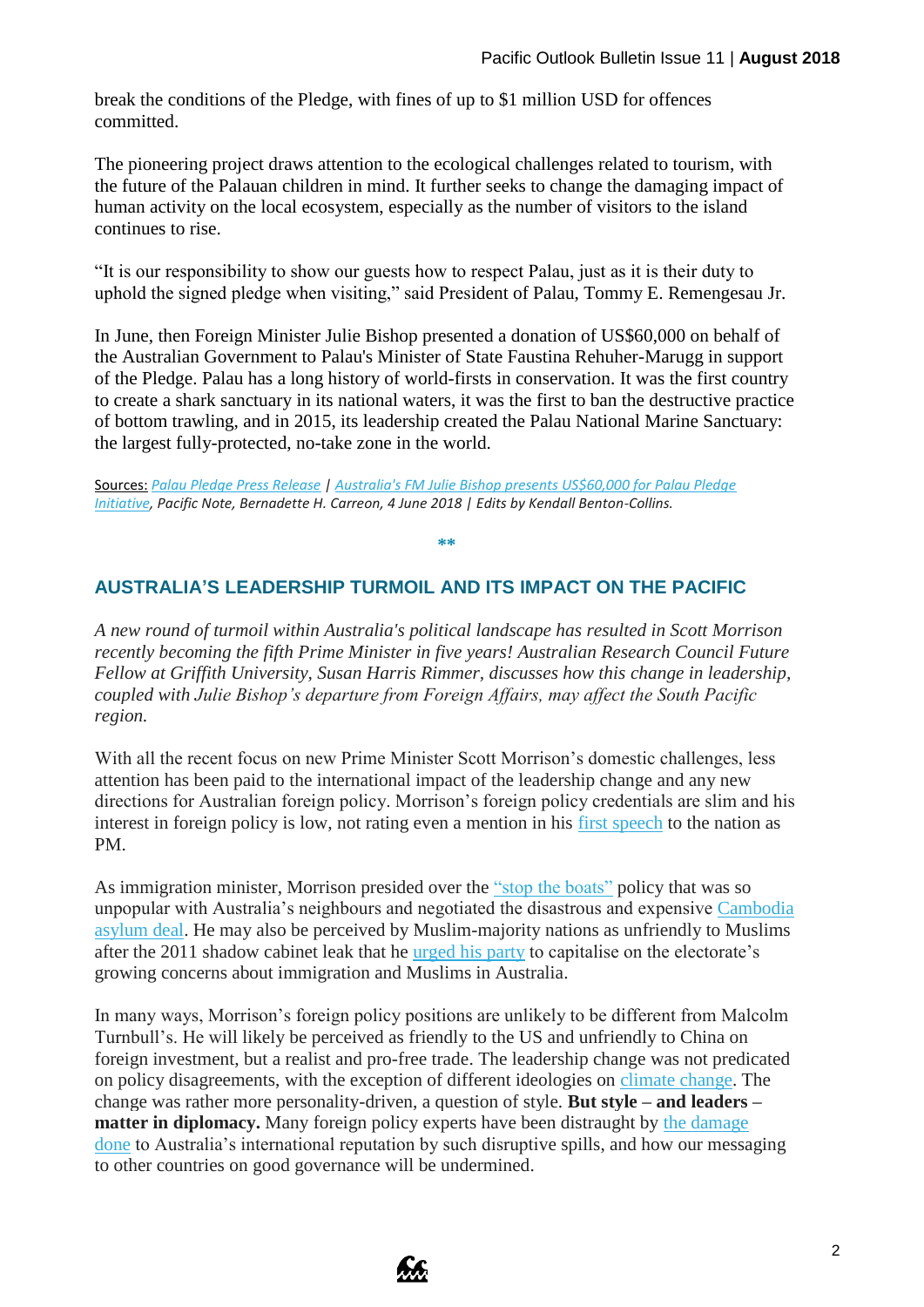The big loss here is Julie Bishop, who has been a point of stability and continuity for Australia's international partners since 2009 when she became shadow foreign minister. The sudden, inexplicable loss of both Turnbull and Bishop will be hard for our allies (and most Australians) to understand. Bishop will be remembered for her path-breaking role as the first female foreign minister and first female secretary of the Department of Foreign Affairs and Trade.

[According to](http://www.devpolicy.org/canberras-turmoil-implications-for-the-pacific-20180830/) Bal Kama, a PhD Candidate at ANU's College of Law, "There were notable improvements in Australia-Pacific relations under Bishop's leadership. Her representations at the highest level, and as the only female foreign affairs minister in the region, was an inspiration to women in the Pacific who are struggling for political leadership and recognition."

She did face criticism – as did the Coalition more broadly – for her inability or unwillingness to defend the aid budget from deep cuts, an asylum seeker policy that affected our international reputation, and an unwillingness to speak out on human rights.

Bishop's loss is ameliorated by two factors - the appointment of Marise Payne as Foreign Minister and the influence of Josh Frydenberg in the leadership team. Frydenberg, the new deputy Liberal leader and treasurer, has a strong interest and inclination for foreign policy, having worked for former Foreign Minister Alexander Downer.

Anne Ruston has been appointed the assistant minister for international development and the Pacific. She has voted in the past against increases in foreign aid and has limited experience in the region.

Source: [With Bishop gone, Morrison and Payne face significant challenges on foreign](https://theconversation.com/with-bishop-gone-morrison-and-payne-face-significant-challenges-on-foreign-policy-102110) policy, The Conversation, *Susan Harris Rimmer, 29 August 2018 | Edits by Kendall Benton-Collins.* **\*\***

### **TURNING ON HEALTH SERVICES REMOTELY**

*Dr Klara Henderson writes about Australian Doctors International's approach to healthcare on the frontline in rural and remote Papua New Guinea (PNG).*

To identify practical opportunities to achieve [equitable access to health](https://www.theglobalfund.org/en/archive/equitable-access-initiative/) in the Pacific and amplify Australia's development impact in this area, we need to gain access to often neglected populations. Across lower middle income countries, 63% of the population live in rural or remote areas. For those in the Pacific, receiving health care might mean walking over forested mountains or navigating open oceans for hours in small boats, options not always available even in the case of life or death.

Research on rural health services and the ratio of rural and remote population to health worker tells the sobering story that rural and remote health workers are not only under-skilled but often simply absent, particularly in low income countries. In short, skilled healthcare workers are most needed in the poorest areas within the lowest income countries. But providing access to health where it is most needed is not easy to do. How can we find ways to both up-skill and make rural settings attractive locations to work for healthcare workers?

[Australian Doctors International's](http://www.adi.org.au/) (ADI) solution to achieving equitable access to health for those living in rural and remote areas across the Pacific is to direct our attention and utilise our model of providing health access to remote communities by systematically up-skilling the